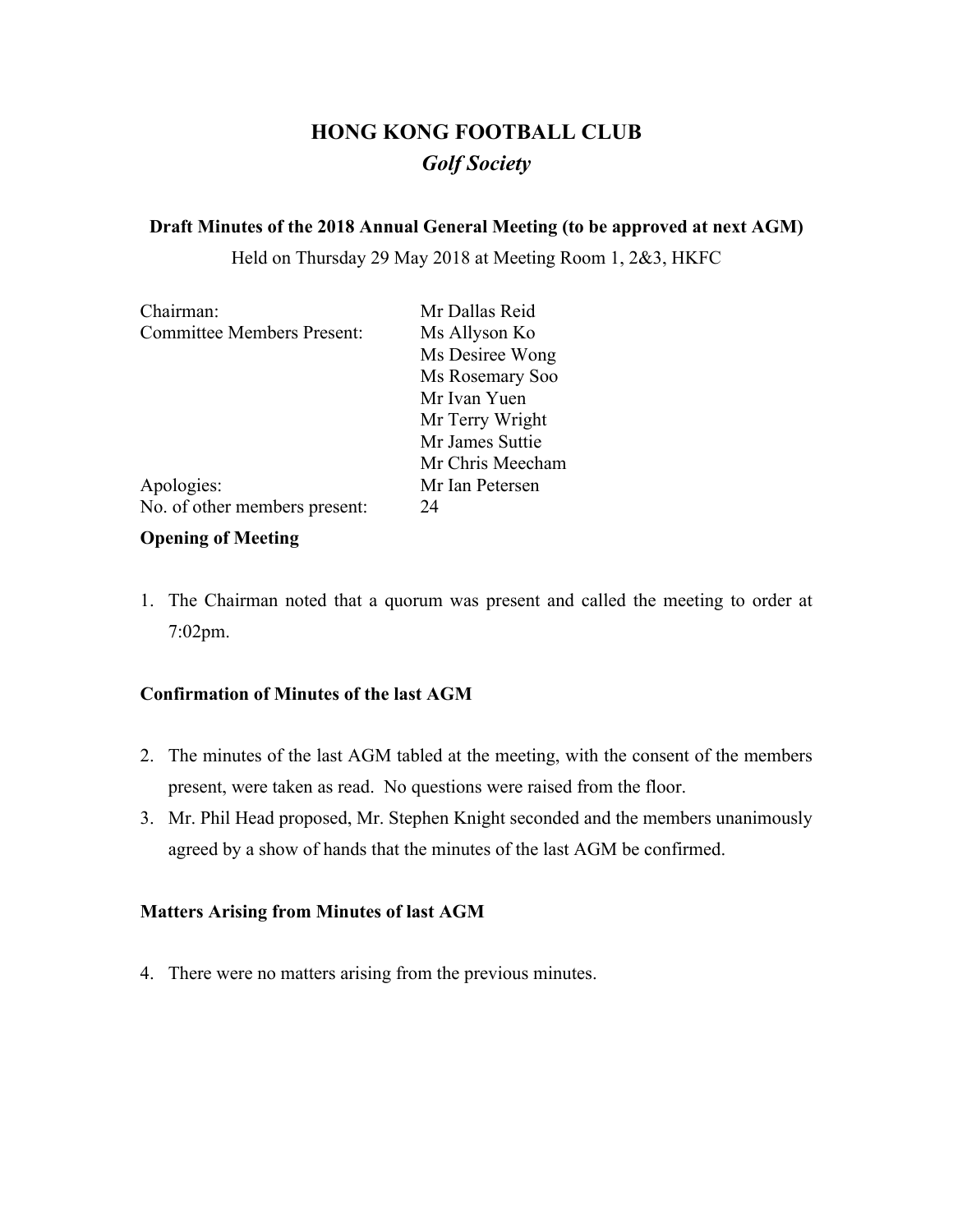#### **Chairman's Report**

- 5. The Chairman presented his report (attached in Annex 1).
- 6. No questions were raised from the floor.
- 7. Mr. Phil Head proposed, Mr. Richard Neish seconded and the members unanimously agreed by a show of hands that the minutes of the Chairman's report be adopted.

#### **Accounts**

- 8. Mr. James Suttie, the Treasurer presented his report (attached in Annex 2). In response to questions from the floor, the Treasurer explained the following:
	- i) the probable reason for the decline in the number of members was that new Club members were less interested in golf than previous generations.
	- ii) The arrangement of the sponsorship was similar to other sections/societies. The sponsor paid HK\$150,000 p.a. and has the option to renew for a year in the second year.
	- iii) Although there was no formal replacement policy for the rental clubs at Macau and Lotus Hill, the Golf Society Committee regularly checks them and if necessary will replace them. Should any member have any issue with those Clubs, they should contact Ted Li. The Committee would consider moving old Macau sets to Lotus Hill to make more sets available there.
	- iv) A suggestion was made that the Committee could consider increasing the rental fee for clubs with a view to using the extra cash for maintenance of the stored clubs.
	- v) The subsidy percentages applied to all Golf Society events were uniform. The difference in the cost of different events depended on the number of players.
- 9. Mr. Terry Wright proposed, Mr. Andy Ho seconded and the members unanimously agreed by a show of hands that the statement of income and expenditure of the Golf Society for the year ended  $31<sup>st</sup>$  March 2018 be adopted.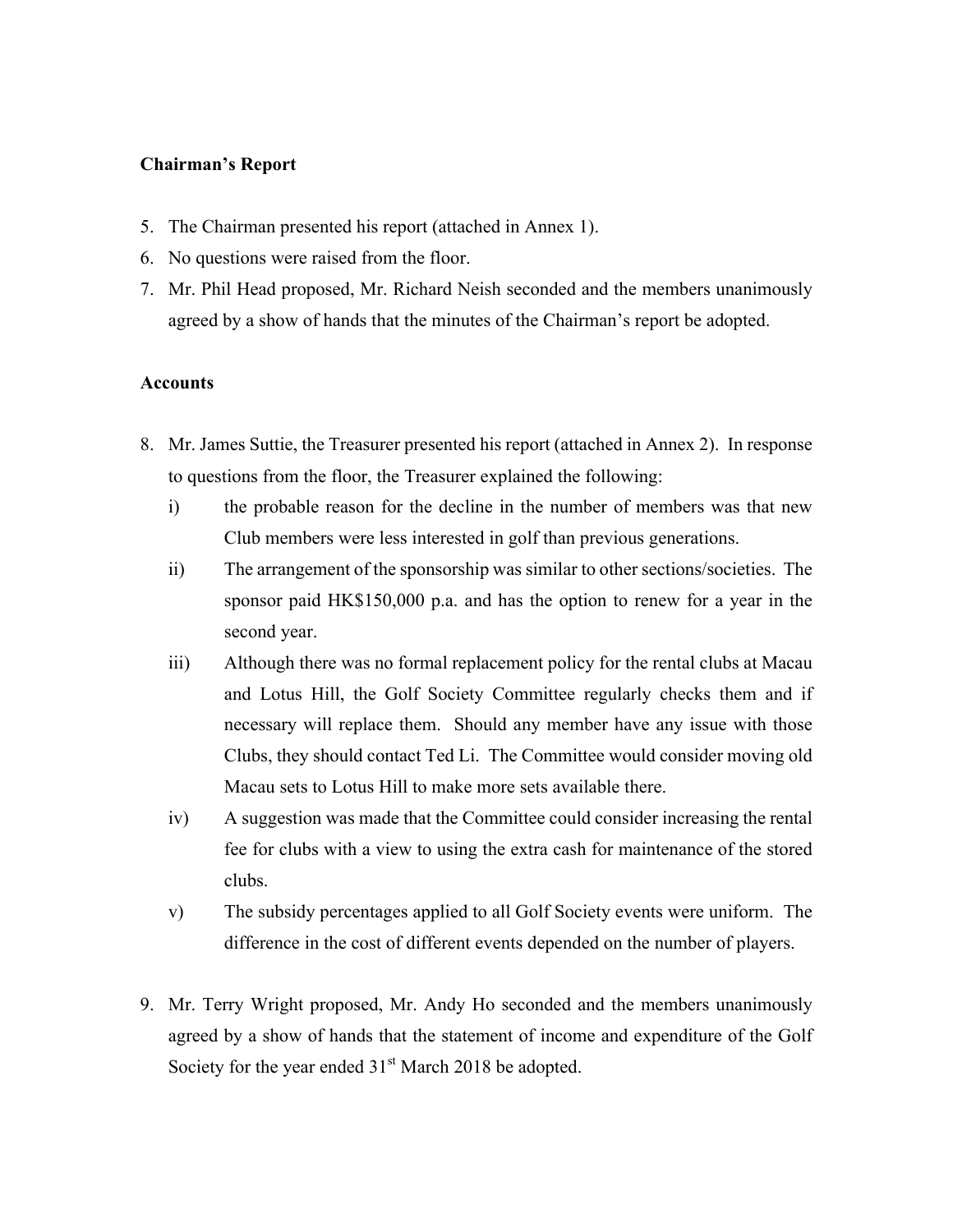## **Election of Officers**

10. The Secretary read out the nominations received for position on the committee for the coming year, having posted the nomination register on the Society's notice board and invited nominations from all members. The meeting agreed that all of the positions could be voted en bloc as none of the position was contested. The nomination details were as follows:

| Post For Which<br>Nominated        | Nominee Name    | Nominee<br><b>HKFC</b> | Proposer Name | Proposer<br><b>HKFC</b> | Seconder<br>Name | Seconder<br><b>HKFC</b> |
|------------------------------------|-----------------|------------------------|---------------|-------------------------|------------------|-------------------------|
|                                    |                 | Number                 |               | Number                  |                  | Number                  |
| President                          | Ian Petersen    | P415                   | Dallas Reid   | R <sub>265</sub>        | Terry Wright     | W01023                  |
| Chairman                           | Dallas Reid     | R <sub>265</sub>       | Chris Meecham | M995                    | Ian Petersen     | P415                    |
| Secretary                          | Ivan Yuen       | Y194                   | Chris Meecham | M995                    | James Suttie     | S559                    |
| Treasurer                          | James Suttie    | S559                   | Ivan Yuen     | Y194                    | Desiree Wong     | W729                    |
| <b>S&amp;RSC</b><br>Representative | Chris Meecham   | M995                   | Ian Petersen  | P415                    | Dallas Reid      | R <sub>265</sub>        |
| Captain                            | Terry Wright    | W01023                 | Ian Petersen  | P415                    | Chris<br>Meecham | M995                    |
| Communications<br>Officer          | Allyson Ko      | K376                   | James Suttie  | S559                    | Chris<br>Meecham | M995                    |
| Handicap<br>Secretary              | Desiree Wong    | W729                   | Ivan Yuen     | Y194                    | Chris<br>Meecham | M995                    |
| General Officer                    | 1. Rosemary Soo | S532                   | Terry Wright  | W01023                  | Desiree Wong     | W729                    |
|                                    | 2.Phil Head     | H0134                  | Ivan Yuen     | Y194                    | Chris<br>Meecham | M995                    |

The members were elected unanimously by a show of hands.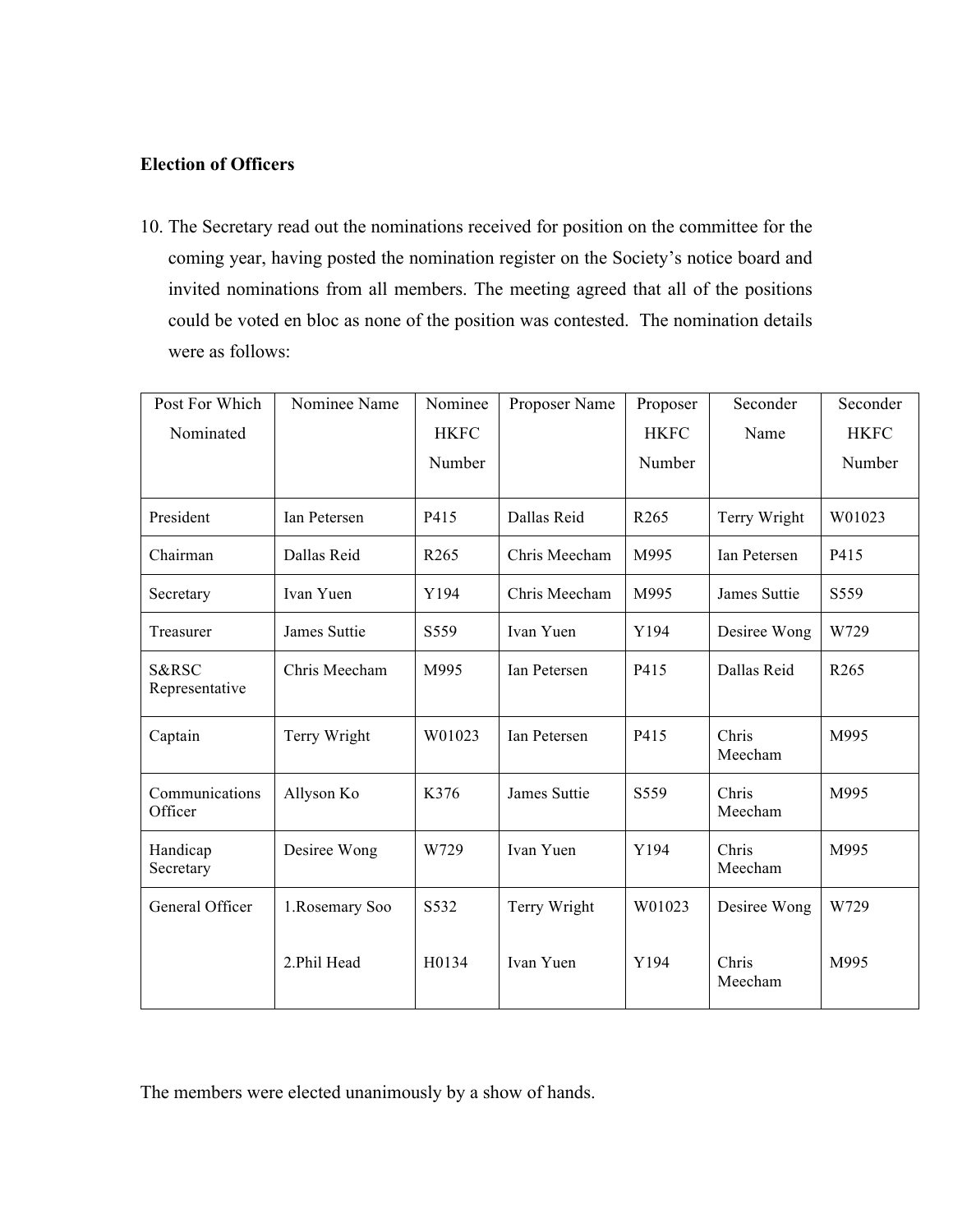#### **Any Other Business**

- 11. In response to questions raised, the Chairman agreed to consider the following:
	- i) Give out vouchers from the Kai Sai Chau Pro Shop as prizes rather than ones from Golf Corner.
	- ii) Give separate prizes for high handicappers for golf events.

## **Close of Meeting**

12. There being no further question or other business, the Chairman declared the meeting closed at 7.33 pm.

| Dallas Reid  | Ivan Yuen    |
|--------------|--------------|
| Chairman     | Secretary    |
| Golf Society | Golf Society |

## **Annex 1**

## **The Hong Kong Football Club Golf Society**

## **Chairman's Report to AGM**

Thank you all for taking the time to attend our Society's 2018 AGM.

At the risk of boring you all, I would like to kick off with a few numbers so that you have a better understanding of how the Society operates as I think there are often some misconceptions about this.

As I am sure you are aware, the Society carries out three core functions:-

We manage the Club's debentures at Macau and Lotus Hill, by which I mean we manage the relationship with the two clubs, fund the monthly debenture subscriptions, and purchase and store clubs there for members' usage;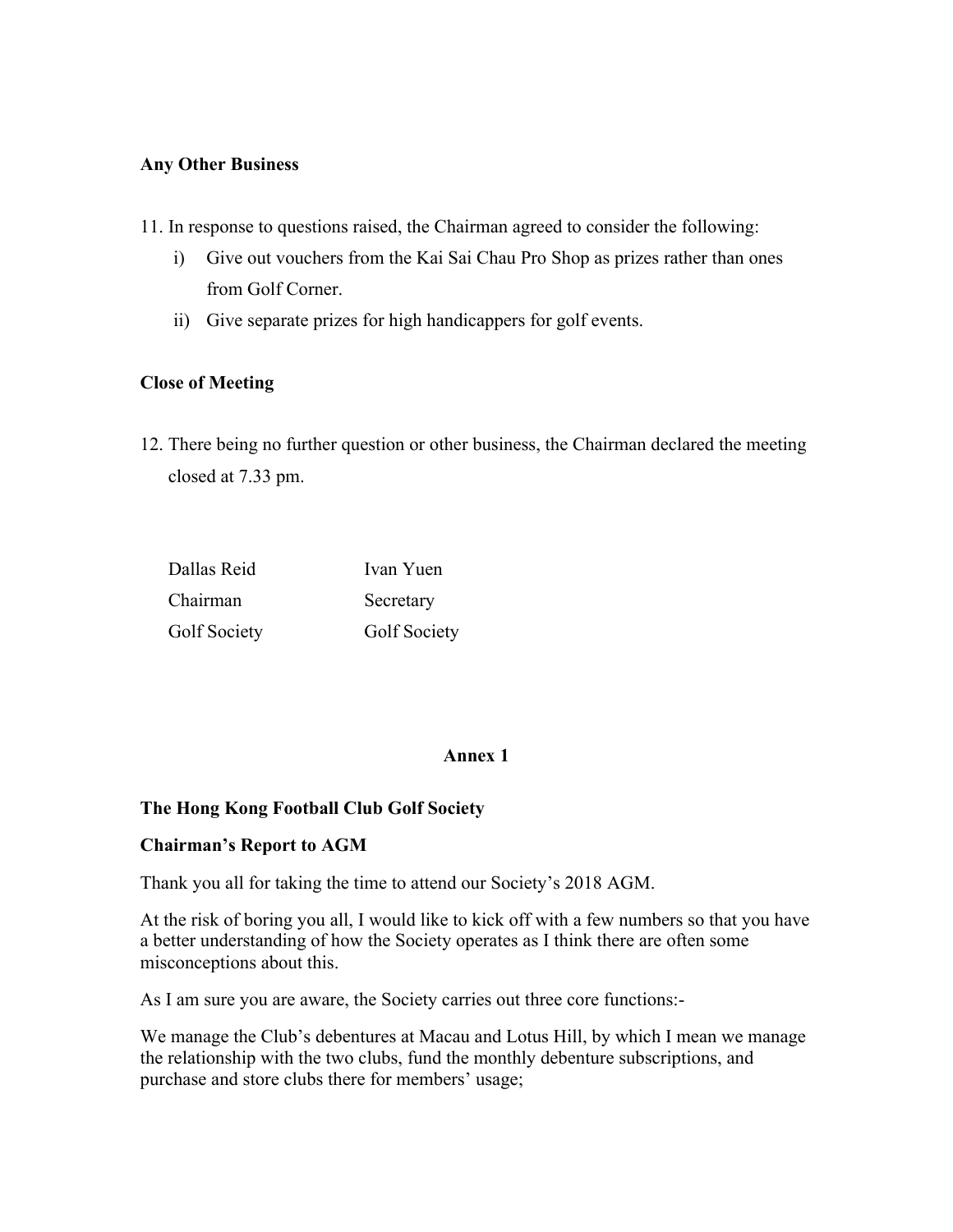We operate approximately bi-monthly golf events which involve normally arranging transport, tee time bookings, event management, and provide prizes and in some cases trophies:

We arrange and compete in competitive matches with other societies.

Our policy is that we subsidise the events approximately 30% of the costs relating to golf, and all the costs of matches relating to golf. The club reimburses a proportion of the match costs through their subvention.

Broadly speaking, 45% of our members' subscriptions cover the costs of maintaining the debentures, 37% the cost of outings (including administrators fee), and 15% (net of subvention) covers the match costs. In 2017 there were 1483 usages of the debentures. 275 individuals used them at Macau and 83 at Lotus Hill. 42 people competed this year in team matches and I believe around 80 attended organized outings and competitions.

We aim to broadly breakeven having paid for these activities (plus smaller items like running the website and paying for AGM's!)

Beyond the routine activities covered above, the past twelve months have seen two major developments for the Society, both of which affect our accounts as will be mentioned in more detail later. The first is that we have been fortunate to obtain a sponsor for the Society to the tune of HK\$150,000 for the year, and hopefully this arrangement will roll forward for at least one further year. Our new sponsor is Mirko Scherer, who I would like to recognize in the traditional manner (clap). We hope to welcome him to many of our regular events, work commitments permitting. I would particularly like to thank our Member Duncan Spooner for identifying this opportunity and encourage all Members to continue to look for more!

The other development is that after 4 year's hard labour, Phil Head has decided to step down as Golf Event Organiser, and his role has been taken up by Ted Li. Ted will be sponsored by the Society as a Sports Preferred member. Again I would like to show the Society's gratitude for Phil's excellent work making sure that all our events have run smoothly, and also for the way he has made sure that all new joiners to the events are made welcome (clap). Phil has offered to join the Committee so we will can continue to benefit from his considerable experience in event organization.

On a less happy note, you may all be aware that we had a most unfortunate incident recently involving a Member and his guest at MGCC. This involved damage to a green and which resulted in MGCC threatening to suspend debentures in the event of any repetition of this sort of behaviour. We all need to be aware that the action of a splitsecond by a single Member (or even their guest) will jeopardize the ability for all of our 800+ members to enjoy the benefits of our revolving debentures. The Committee is exploring ways to minimize the possibility of a reoccurrence of such an incident.

The other less happy note is the threat of closure of one or more courses at Fanling which would obviously significantly reduce the access to courses for **all** golfers in Hong. I have emailed all members with the suggestion that they express their views on the matter to the Land Use Task Force.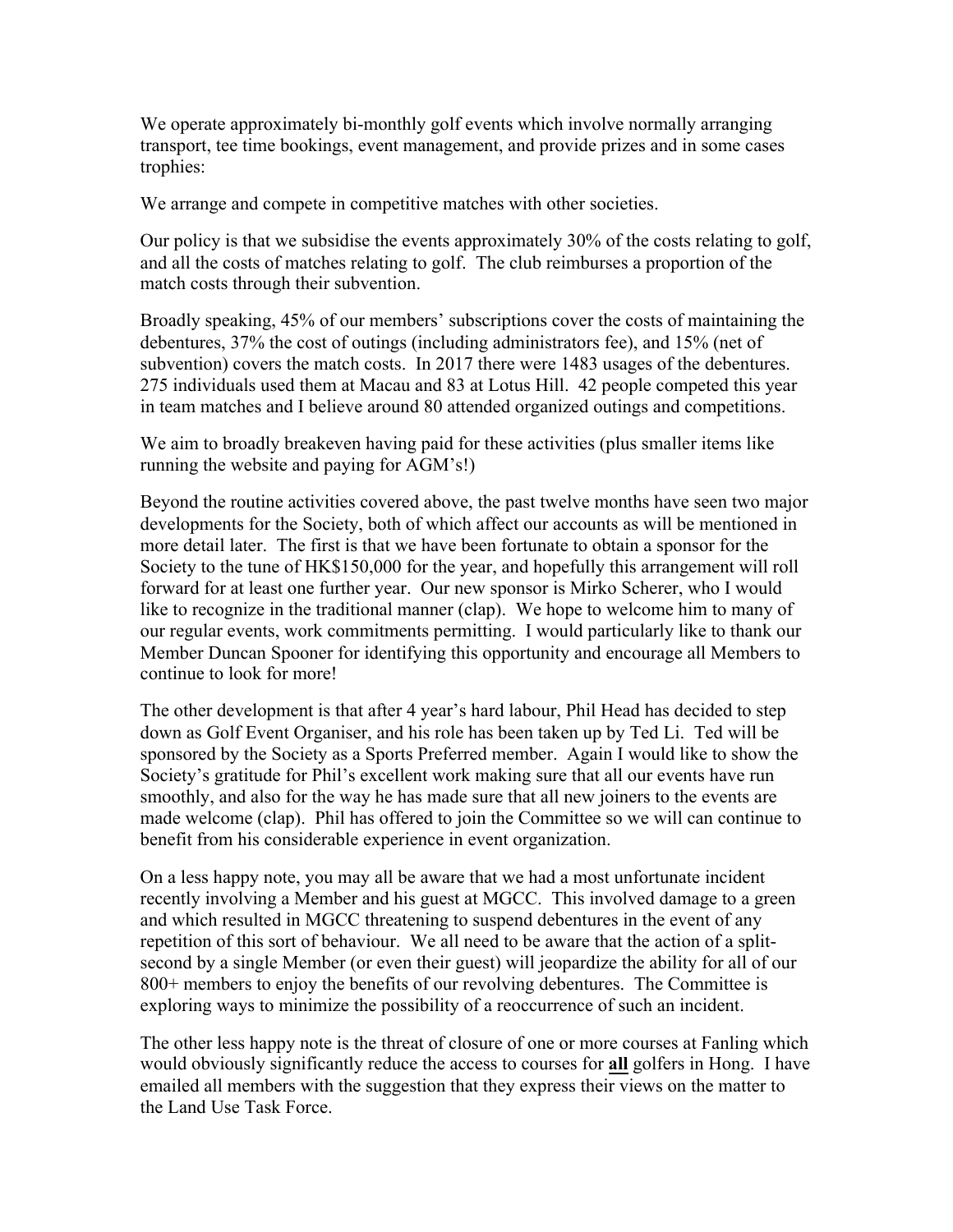Our representative teams have competed generally successfully with other Societies in Hong Kong, and have achieved a record over the year of 8 wins out of 11 matches played, including victory in the prestigious Reunification Cup in which we compete with the HK Country Club, China Recreation Club, and the American Club. As previously mentioned, 42 different Members have represented the Society in the matches in the past year. Several of these matches are 2 day events which requires considerable commitment from team players.

Through our website (www.hkfcgolf.com.hk) and email communications, we also encourage members to enter outside events in Hong Kong and the region such as the Angkor Amateur Golf Open, the Mission Hills Golfathlon, and the various events organized by the HKGA which are always good value and highly competitive.

The website also aims to keep members up to date with developments in the world of golf, such as the forthcoming major changes to the Rules of Golf (taking effect from 1/1/19), and the intention to unify all the major handicapping authorities in the world to create a single handicapping system recognized globally. I recommend Members familiarize themselves with the new rules in advance as they change over 20 rules which have been in place for many years (eg no penalty for hitting the flagstick after striking the ball from the putting green). The website also contains details of various clubs with which we have reciprocal arrangements, and new improved one-click access to the Society's events calendar.

The Society also encourages all Members to join the HKGA and to obtain a valid golf handicap which is often required for access to courses throughout the world, and is needed for entry into any formal competition. All eligible scores (ie on USGA rated courses) should be immediately input to the GHIN handicap system after play. There is an excellent app which can be downloaded for free to your phone which permits this to be done in seconds.

I would like to close by thanking my fellow Committee members for their hard work during the year which has kept the Society ticking over smoothly for everyone's enjoyment.

#### **Annex 2**

## **Hong Kong Football Club Golf Society Treasurer's Report to AGM**

The Attached accounts reflect the financial position of the Society as at the 31st March 2018.